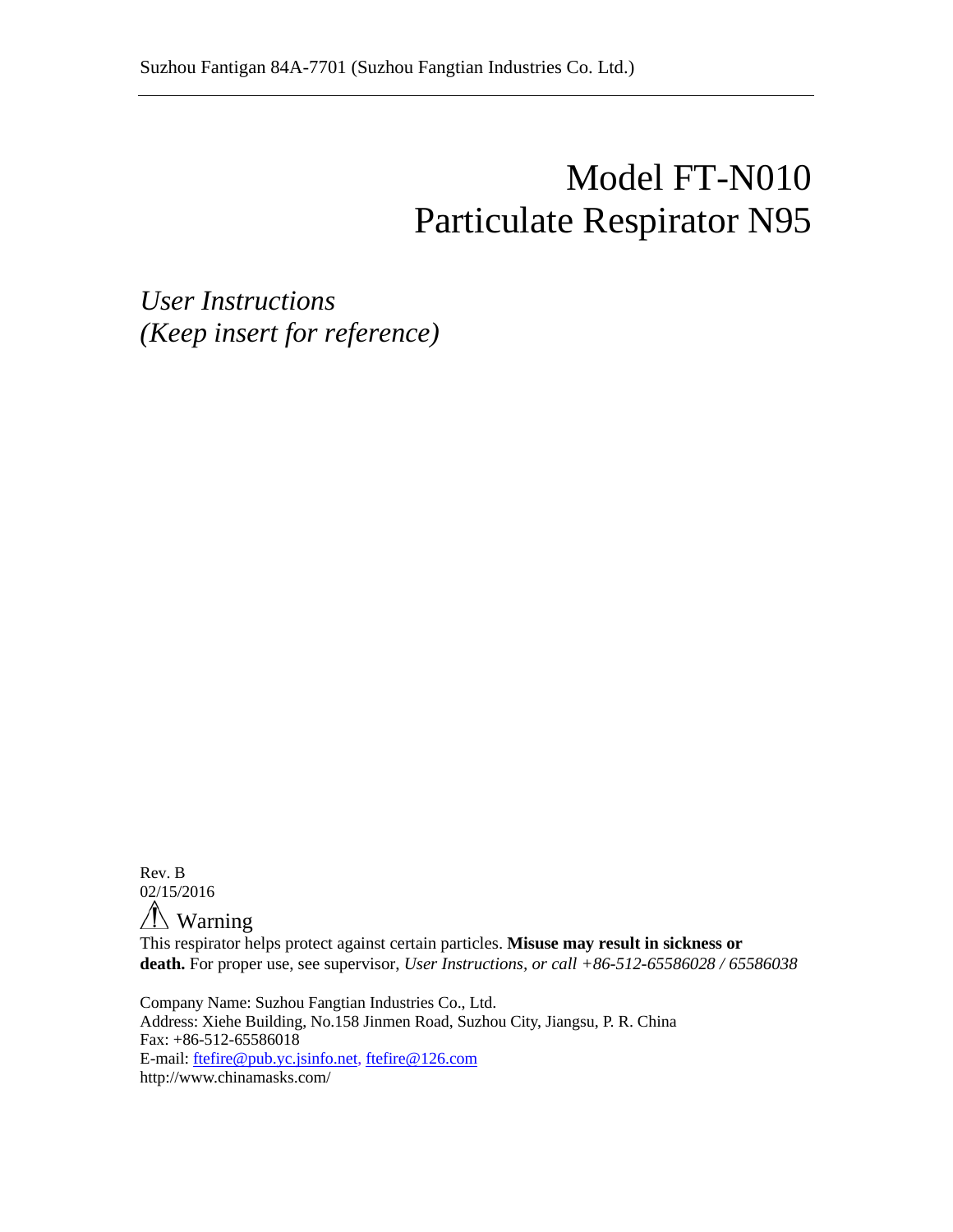## **USE LIMITATIONS:**

- 1. Do **NOT** use the respirator or enter or stay in a contaminated area under the following circumstances: *• Atmosphere contains less than 19.5% oxygen*
	- *Atmosphere contains oil aerosols if using N protection class respirator*
	- *For protection against gases or vapors*
	- *Contaminants or their concentrations are unknown or immediately dangerous to life or health*
- *Concentrations or contaminants exceed maximum use concentrations in applicable OSHA standards or applicable government regulations or 10 times the PEL (Permissible Exposure Limit), whichever is lower*
- *For sandblasting, paint-spray operations, asbestos*
- 2. Do **NOT** modify or misuse the respirator.
- 3. Do **NOT** use the respirator with beards or other facial hair that interferes with direct contact between the face and the edge of the respirator, or any other conditions that may prevent a good face-seal.

#### **WARNING:**

This respirator helps protect against certain contaminants. It may not eliminate the risk of contracting disease or infection. **Misuse may result in sickness or death.**

Materials which may come into contact with the wearer's skin could cause allergic reactions to susceptible individuals.

FOR MORE INFORMATION or assistance please contact with Manufacturer.

## **FITTING INSTRUCTIONS**

Follow these instructions each time respirator is worn.

- 1. Hold the respirator in one hand with the nosepiece at your fingertips, allowing the headbands to hang below your hand.
- 2. Press the respirator against your face with the nosepiece on the bridge of your nose.
- 3. Place the top band high on the back of your head. Move the bottom band over your head and position it below your ears.
- 4. Using both hands, mould the nosepiece to the shape of your nose.
- 5. Test the fit. Cup both hands over the respirator and exhale vigorously. If air flows around your nose, tighten the nosepiece. If air leaks around the edges, reposition the bands for better fit.

6. Fit-check the face-seal as follows:

- *Place both hands over the respirator without disturbing its position.*
- *If the respirator is not fitted with an exhalation valve, exhale sharply.*
- *If the respirator is fitted with an exhalation valve, inhale sharply (a negative pressure should be felt inside the respirator).*
- *If you detect air-leaks, readjust the head straps and/or the position.*

**WARNING:** If you cannot achieve satisfactory fit, do NOT enter the contaminated area. See your Supervisor.

#### **USE INSTRUCTIONS:**

- 1. Failure to follow all instructions and limitations concerning the use of the respirator and/or failure to wear the respirator for the whole duration of exposure to contaminants can seriously reduce the performance characteristics of the respirator and lead to illness, injury or death.
- 2. Before use, the wearer must first be trained by the employer in the correct use of the respirator in accordance with applicable safety and health standards.
- 3. OSHA standards including 29 CFR 1910.134(e) (5) and CSA standard Z94.4-93 require that the wearer be fit-tested.
- 4. Discard the respirator and replace with a new one if:
	- *Excessive clogging of the respirator causes breathing difficulty.*
	- *The respirator becomes damaged.*
- 5. Leave the contaminated area if dizziness, irritation or other distress occurs.